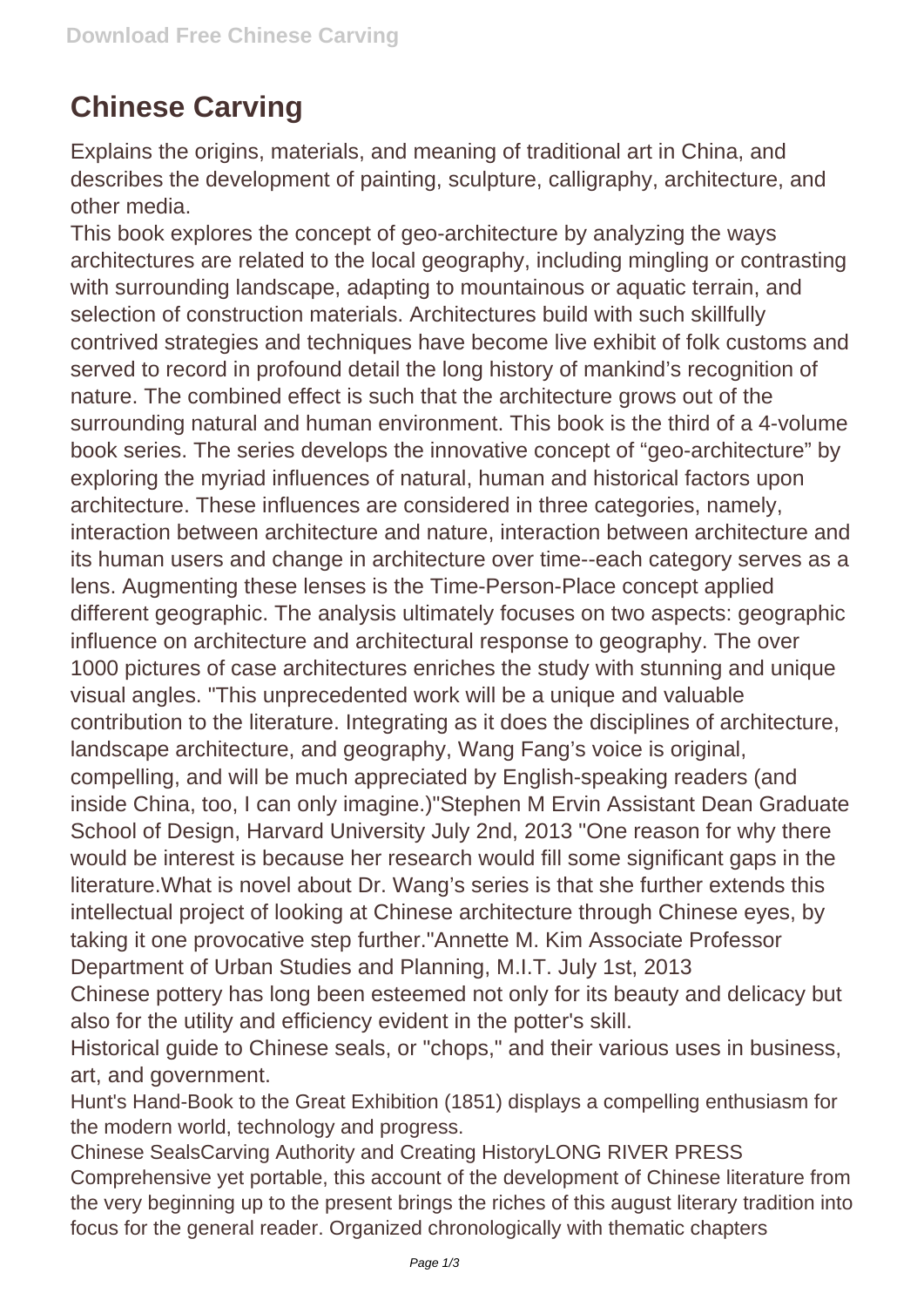interspersed, the fifty-five original chapters by leading specialists cover all genres and periods of poetry, prose, fiction, and drama, with a special focus on such subjects as popular culture, the impact of religion upon literature, the role of women, and relationships with non-Sinitic languages and peoples.

This volume is a much-needed reference guide to the historical and cultural significance of Chinese toggles or zhuizi carved pieces of jade, ivory, bone, wood, shell and semiprecious stones used by the Chinese in ancient times as counterweights to secure personal effects like tobacco pipes and money pouches to their belts. Over time, toggles became treasured objects of identity and expression, believed to bring the bearer good luck, happiness, fertility, longevity and health. The book explains how toggles were used in daily and ceremonial life, and interprets the designs that are fundamental to understanding these artefacts. Accompanied by stunning photography and detailed descriptions, Traditional Chinese Toggles: Counterweights and Charms will be the definitive illustrative guide to this little-known Chinese art form. The Irving Collection represents a wide range of styles and techniques from the 13th through the twentieth centuries.

After the Warring States, treated in Part One of this set, there is no more fecund era in Chinese religious and cultural history than the period of division (220-589 AD). During it, Buddhism conquered China, Daoism grew into a mature religion with independent institutions, and, together with Confucianism, these three teachings, having each won its share of state recognition and support, formed a united front against shamanism. While all four religions are covered, Buddhism and Daoism receive special attention in a series of parallel chapters on their pantheons, rituals, sacred geography, community organization, canon formation, impact on literature, and recent archaeological discoveries. This multi-disciplinary approach, without ignoring philosophical and theological issues, brings into sharp focus the social and historical matrices of Chinese religion.

This book is for readers to learn something about Chinese culture by looking at art. It describes decorative art on pottery, bronze ware, and many other art works and artifacts throughout Chinese history. It also tells the stories behind the decorative art.

This illustrated survey of pieces from the world's finest and most unusual private and public collections enables the reader to recognize items through seals and trace the influences of other materials.

Reprint of the original, first published in 1900.

This is the first book to explore color history in Asia. Color is a natural phenomenon and a fundamental element of the universe, and offers a medium to communicate with others globally. It is a language of signals, such as traffic lights, signs or symbols, and an essential part of society. Color attracts people's attention and transmits important information. As such, color language denotes all of the activities of human history, and has been associated with changes in society, economic development, and dynasties replacing the old with the new. The book brings together many elements of Chinese history with reference to the topic of 'color' and has evolved from the authors' respective interests in art and design, teaching and research, consultancy and publishing. The topic will be of increasing importance in the future as a consequence of China's increasing influence in the sphere of global culture. For practitioners of art and design, the book will be a valuable resource; for the general public, interested in the development of Chinese aesthetics over the centuries, it will provide a new perspective complimentary to existing studies about art, design and the history of the region. China's art objects and traditional manufactured products have long been sought by collectors—from porcelains and silk fabrics to furniture and even the lacquered chopsticks that are a distant relation to ones found in most Chinese restaurants. Things Chinese presents sixty